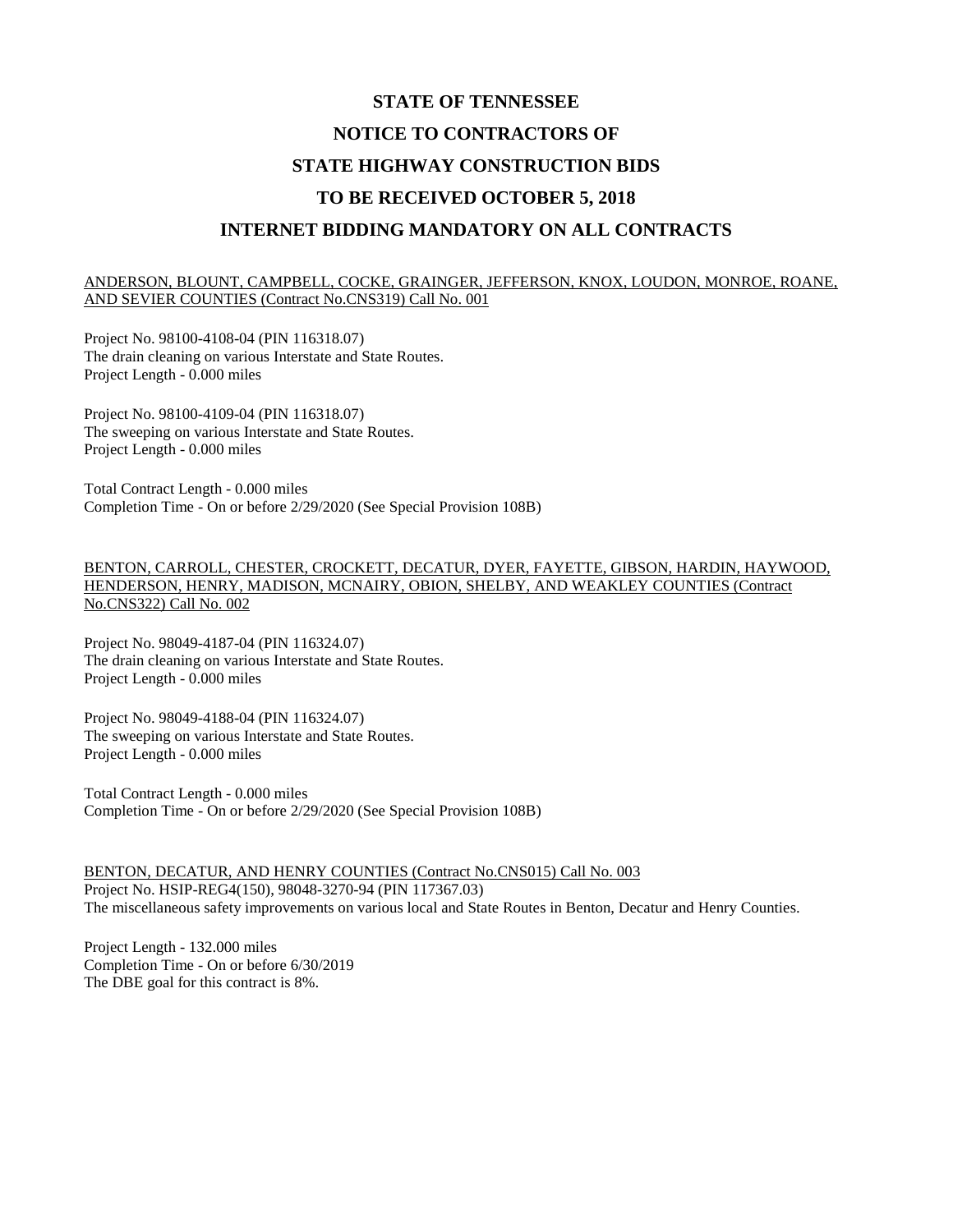## NOTICE TO CONTRACTORS **OCTOBER 5,** 2018 LETTING Page **2** of **8**

#### BLOUNT COUNTY (Contract No.CNS259) Call No. 004

Project No. R-PHSIP-115(53), 05005-3245-94 (PIN 118426.00) The grading, drainage, signals and paving on U.S. 129BP (S.R. 115) at the intersection of U.S. 321 (S.R. 73) (L.M. 11.32).

Project Length - 0.606 miles Completion Time - On or before 7/31/2019 (See Special Provision 108B) The DBE goal for this contract is 11%.

#### BRADLEY, GRUNDY, HAMILTON, MARION, PUTNAM, SEQUATCHIE, AND WHITE COUNTIES (Contract No.CNS320) Call No. 005

Project No. 98029-4189-04 (PIN 116320.07) The drain cleaning on various Interstate and State Routes. Project Length - 0.000 miles

Project No. 98029-4190-04 (PIN 116320.07) The sweeping on various Interstate and State Routes. Project Length - 0.000 miles

Total Contract Length - 0.000 miles Completion Time - On or before 2/29/2020 (See Special Provision 108B)

CARTER, SULLIVAN, UNICOI, AND WASHINGTON COUNTIES (Contract No.CNS318) Call No. 006 Project No. 98100-4107-04 (PIN 116317.07) The sweeping on various Interstate and State Routes.

Project Length - 0.000 miles Completion Time - On or before 2/29/2020 (See Special Provision 108B)

#### CUMBERLAND COUNTY (Contract No.CNS298) Call No. 007

Project No. IM/NH-I-40-6(153), 18100-3152-44 (PIN 114172.00) The construction of a truck climbing lane on I-40 EB near Mile Marker 339 (L.M. 34.69 - L.M. 36.09), including grading, drainage and paving.

Project Length - 1.647 miles Completion Time - On or before 6/30/2020 (See Special Provision 108B) The DBE goal for this contract is 5%.

DAVIDSON COUNTY (Contract No.CNS309) Call No. 008 Project No. 19960-3560-04 (PIN 125278.00) The grading, drainage and paving on a S.I.A. route serving Centurion Stone in Nashville.

Project Length - 0.216 miles Completion Time - On or before 5/31/2019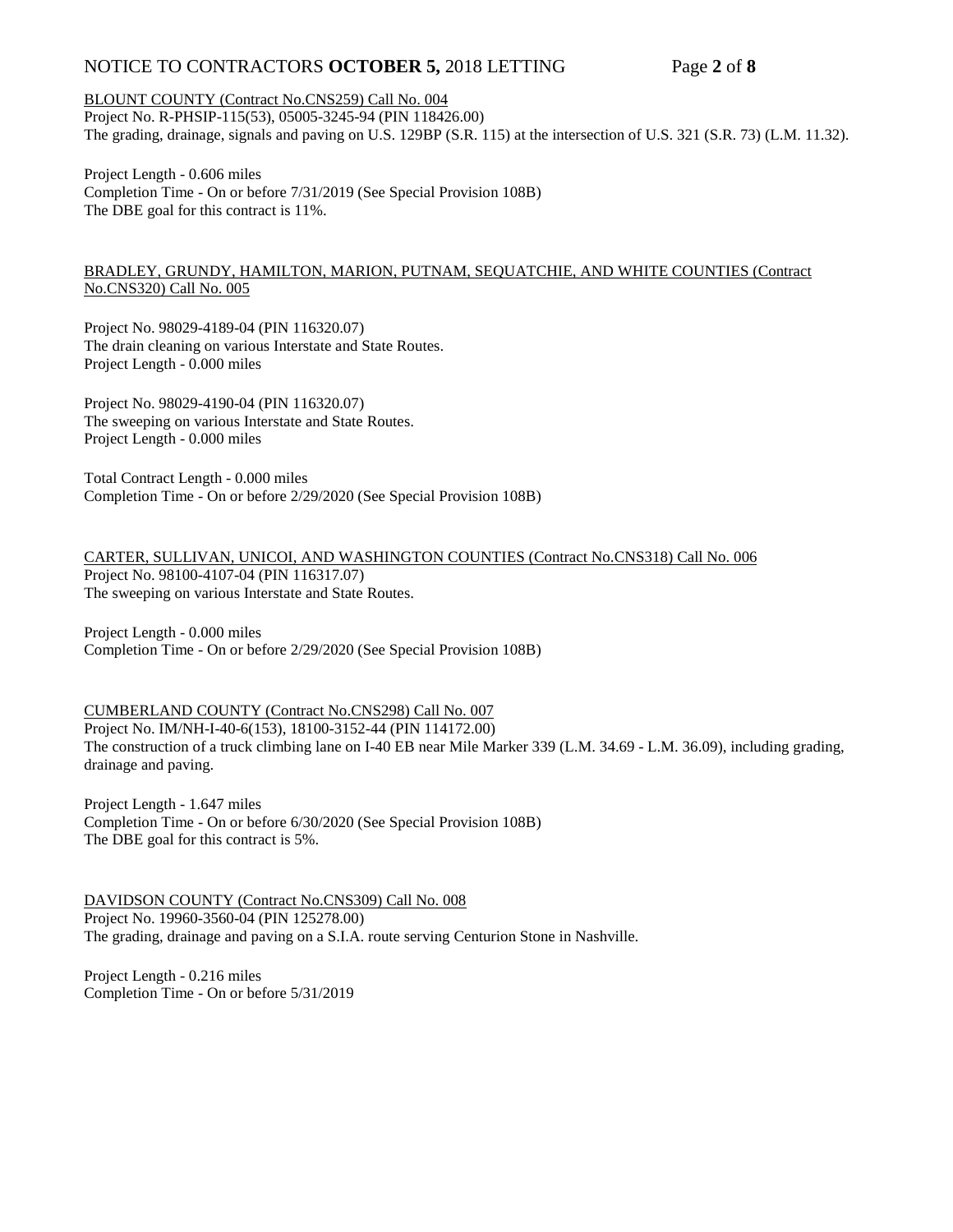## NOTICE TO CONTRACTORS **OCTOBER 5,** 2018 LETTING Page **3** of **8**

## DAVIDSON, MONTGOMERY, ROBERTSON, RUTHERFORD, SUMNER, WILLIAMSON, AND WILSON COUNTIES (Contract No.CNS321) Call No. 009

Project No. 98303-4101-04 (PIN 116322.07) The drain cleaning on various Interstate and State Routes. Project Length - 0.000 miles

Project No. 98303-4102-04 (PIN 116322.07) The sweeping on various Interstate and State Routes. Project Length - 0.000 miles

Total Contract Length - 0.000 miles Completion Time - On or before 2/29/2020 (See Special Provision 108B)

DAVIDSON AND RUTHERFORD COUNTIES (Contract No.CNS300) Call No. 010 Project No. NH/STP-I-098-3(28), 98303-3104-44 (PIN 124260.03) The construction of an Intelligent Transportation System and operational upgrades from Nashville to Murfreesboro on I-24 from I-440 to U.S. 231 (S.R. 10) and on U.S. 41 (U.S. 70S, S.R. 1) from I-24 to U.S. 231 (S.R. 10).

Project Length - 29.515 miles Completion Time - On or before 12/20/2020 (See Special Provision 108B) The DBE goal for this contract is 6%.

FAYETTE COUNTY (Contract No.CNS308) Call No. 011 Project No. 24001-4149-04 (PIN 125230.00) The repair of the bridge on I-40 over the Loosahatchie River (L.M. 2.57).

Project Length - 0.000 miles Completion Time - On or before 6/30/2019 (See Special Provision 108B)

## FAYETTE AND SHELBY COUNTIES (Contract No.CNS144) Call No. 012

Project No. HSIP-18(29), 24005-3223-94 (PIN 119805.00) The miscellaneous safety improvements on S.R. 18 at the intersection of S.R. 57 (L.M. 3.90 – L.M. 4.30). Project Length - 0.400 miles

Project No. HSIP-803(9), 79054-3508-94 (PIN 119907.00) The miscellaneous safety improvements on Raleigh-Millington Road from James Boyd Road to Church Street. Project Length - 0.260 miles

Total Contract Length - 0.660 miles Completion Time - On or before 8/30/2019 The DBE goal for this contract is 8.5%.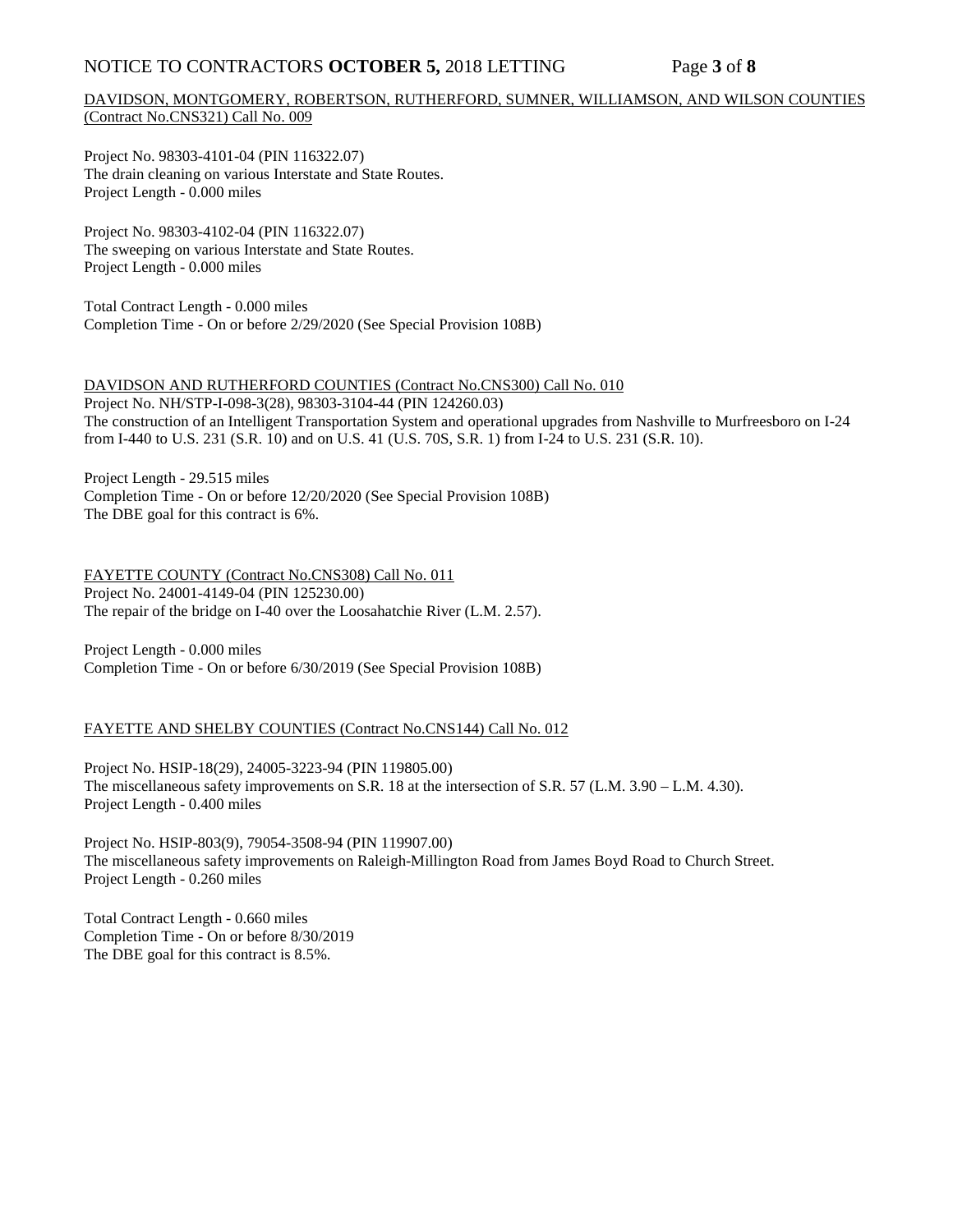## NOTICE TO CONTRACTORS **OCTOBER 5,** 2018 LETTING Page **4** of **8**

#### GIBSON COUNTY (Contract No.CNS268) Call No. 013

Project No. HSIP-1588(10), 27946-3408-94 (PIN 125040.00) The miscellaneous safety improvements on Sanders Store to Milan Road from S.R. 186 to the Milan city limits.

Project Length - 3.860 miles Completion Time - On or before 6/30/2019 The DBE goal for this contract is 4%.

GILES COUNTY (Contract No.CNS310) Call No. 014 Project No. HSIP-15(190), 28068-3211-94 (PIN 121576.00) The miscellaneous safety improvements on U.S. 64 (S.R. 15) from West College Street (L.M. 9.30) to East College Street (L.M. 15.86).

Project Length - 6.560 miles Completion Time - On or before 7/31/2019 The DBE goal for this contract is 8.5%.

GRAINGER COUNTY (Contract No.CNS293) Call No. 015 Project No. NH-32(82), 29004-3242-14 (PIN 118733.00) The grading, drainage and paving on U.S. 25E (S.R. 32) at S.R. 131 (L.M. 13.21 - L.M. 13.61).

Project Length - 0.410 miles Completion Time - On or before 8/31/2019 (See Special Provision 108B) The DBE goal for this contract is 10%.

#### HAYWOOD COUNTY (Contract No.CNS285) Call No. 016

Project No. R-NH-19(53), 38083-3205-14 (PIN 102232.01) The grading, drainage, construction of a concrete I-beam bridge, box bridge and paving on S.R. 19 (Brownsville Bypass) from east of S.R. 87 (L.M. 11.12) to west of Windrow Road (L.M. 14.73).

Project Length - 3.700 miles Completion Time - On or before 8/31/2021 The DBE goal for this contract is 8.5%.

JACKSON COUNTY (Contract No.CNS306) Call No. 017 Project No. 44001-4234-04 (PIN 122173.00) The repair of the bridge on S.R. 53 over Flynn's Creek (L.M. 7.84).

Project Length - 0.000 miles Completion Time - On or before 5/31/2019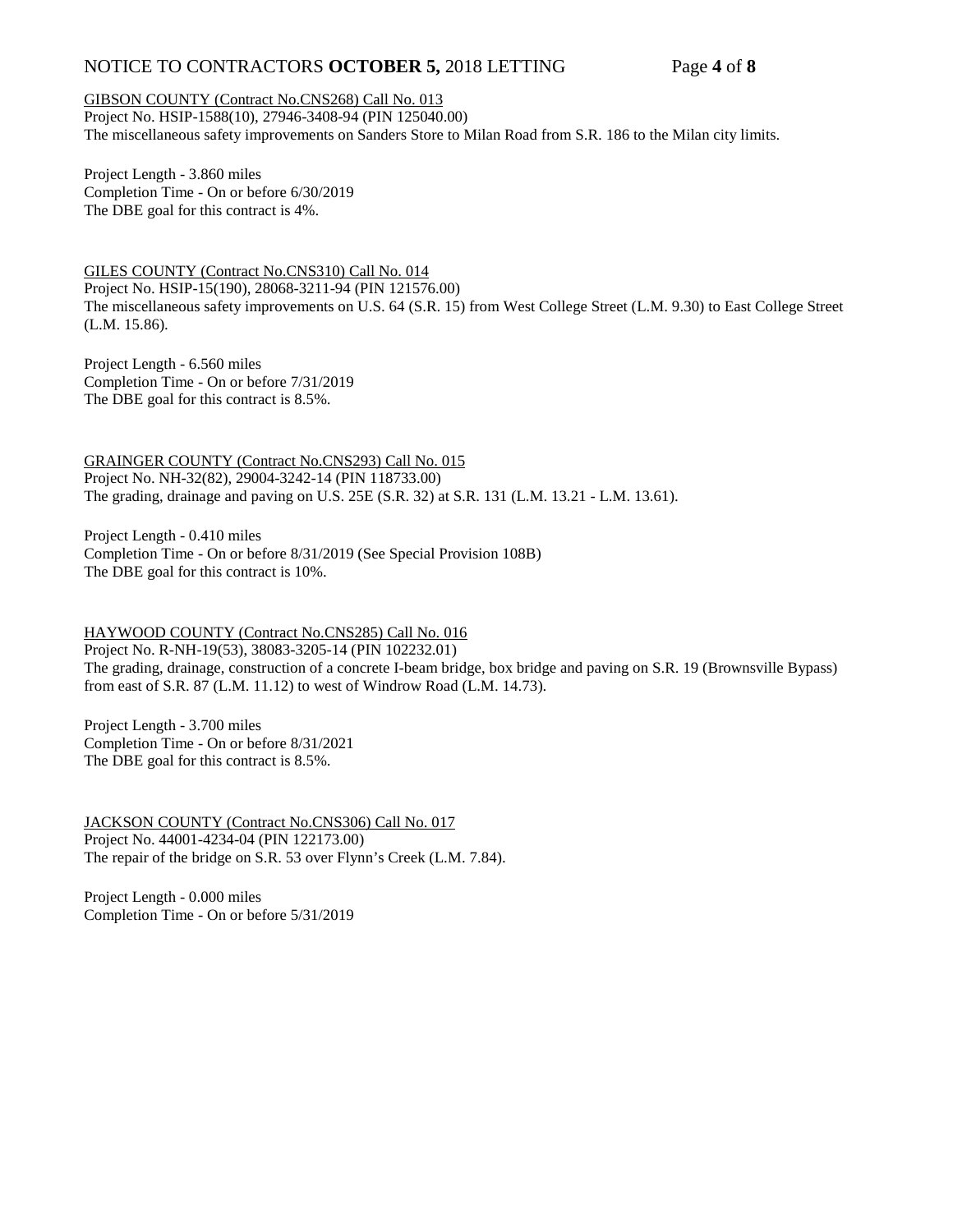# NOTICE TO CONTRACTORS **OCTOBER 5,** 2018 LETTING Page **5** of **8**

KNOX COUNTY (Contract No.CNS009) Call No. 018

Project No. STP/HIP-M-332(9), 47033-3223-54 (PIN 107777.00) The grading, drainage, construction of a concrete I-beam bridge, signals and paving on S.R. 332 from north of Turkey Creek Road (L.M. 0.24) to Northshore Drive (L.M. 1.95).

Project Length - 0.930 miles Completion Time - On or before 10/31/2020 (See Special Provision 108B) The DBE goal for this contract is 10%.

LAUDERDALE COUNTY (Contract No.CNS316) Call No. 019 Project No. 49210-4211-04 (PIN 080341.01) The repair of the bridge on S.R. 210 over the South Fork Forked Deer River (L.M. 3.38).

Project Length - 0.000 miles Completion Time - On or before 5/31/2019

MCMINN COUNTY (Contract No.CNS080) Call No. 020 Project No. HSIP-3674(10), 54951-3569-94 (PIN 115761.00) The improvement of the intersection at Tellico Avenue and Railroad Avenue in Athens, including grading, drainage, signals and paving.

Project Length - 0.160 miles Completion Time - On or before 6/30/2019 The DBE goal for this contract is 9%.

ROBERTSON COUNTY (Contract No.CNS305) Call No. 021 Project No. 74016-4217-04 (PIN 101736.01) The repair of the bridge on S.R. 161 over the Red River (L.M. 9.60).

Project Length - 0.000 miles Completion Time - On or before 4/30/2019

ROBERTSON AND SUMNER COUNTIES (Contract No.CNS317) Call No. 022 Project No. 98300-3292-04 (PIN 118738.00) The grading, drainage, construction of a concrete box bridge and paving on a S.I.A. route serving Project Deepdish in Portland.

Project Length - 1.671 miles Completion Time - On or before 11/30/2019 (See Special Provision 108B)

RUTHERFORD COUNTY (Contract No.CNS311) Call No. 023 Project No. HSIP-102(16), 75021-3206-94 (PIN 125465.00) The miscellaneous safety improvements on S.R. 102 from I-840 (L.M. 0.79) to the Smyrna city limits (L.M. 5.79).

Project Length - 5.000 miles Completion Time - On or before 5/31/2019 The DBE goal for this contract is 8%.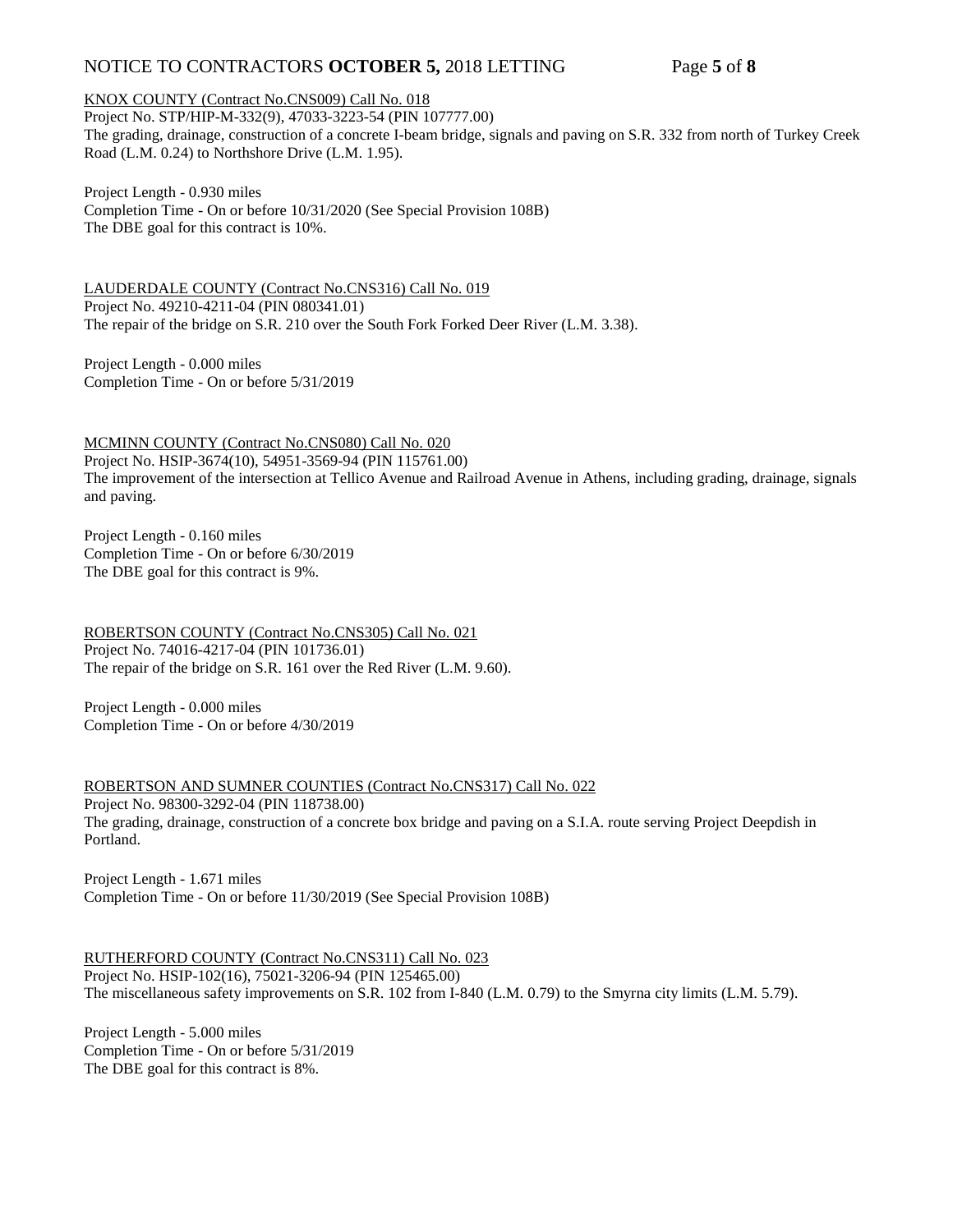# NOTICE TO CONTRACTORS **OCTOBER 5,** 2018 LETTING Page **6** of **8**

#### SHELBY COUNTY (Contract No.CNS289) Call No. 024

Project No. NH/STP-M-4(8), 79020-3251-14 (PIN 100339.01) The grading, drainage, construction of a concrete Bulb-Tee beam bridge, retaining walls and paving on U.S. 78 (S.R. 4) from the Mississippi State line (L.M. 0.00) to south of Shelby Drive (L.M. 1.48).

Project Length - 1.828 miles

Completion Time - On or before 11/30/2021 (See Special Provision 108B) The DBE goal for this contract is 6%.

SUMNER COUNTY (Contract No.CNS313) Call No. 025 Project No. HSIP-25(48), 83007-3214-94 (PIN 120396.00) The miscellaneous safety improvements on S.R. 25 from Airport Road (L.M. 17.71) to Hilton Lane (L.M. 22.01).

Project Length - 5.000 miles Completion Time - On or before 6/30/2019 The DBE goal for this contract is 5.5%.

#### WARREN COUNTY (Contract No.CNS315) Call No. 026

Project No. HSIP-1(375), 89073-3213-94 (PIN 125653.00) The installation of flashing beacons on U.S. 70S (S.R. 1) at S.R. 288 (Old Rock Island Road) (L.M. 17.69). Project Length - 0.000 miles

Project No. HSIP-1(387), 89073-3214-94 (PIN 126611.00) The installation of flashing beacons on U.S. 70S (S.R. 1) at S.R. 136 (Rock Island Road) (L.M. 23.85). Project Length - 0.000 miles

Total Contract Length - 0.000 miles Completion Time - On or before 6/30/2019 The DBE goal for this contract is 8%.

WEAKLEY COUNTY (Contract No.CNS314) Call No. 027 Project No. 92003-4268-04 (PIN 122981.00) The repair of the bridges on U.S. 45E (S.R. 43) over overflow (L.M. 20.50).

Project Length - 0.000 miles Completion Time - On or before 7/31/2019

WHITE COUNTY (Contract No.CNS301) Call No. 028

Project No. HSIP-111(104), 93003-3234-94 (PIN 125380.00) The miscellaneous safety improvements on S.R. 111 from near Panther Drive (L.M. 5.90) to the bridge over Calf Killer River (L.M. 6.37).

Project Length - 0.470 miles Completion Time - On or before 7/31/2019 The DBE goal for this contract is 6%.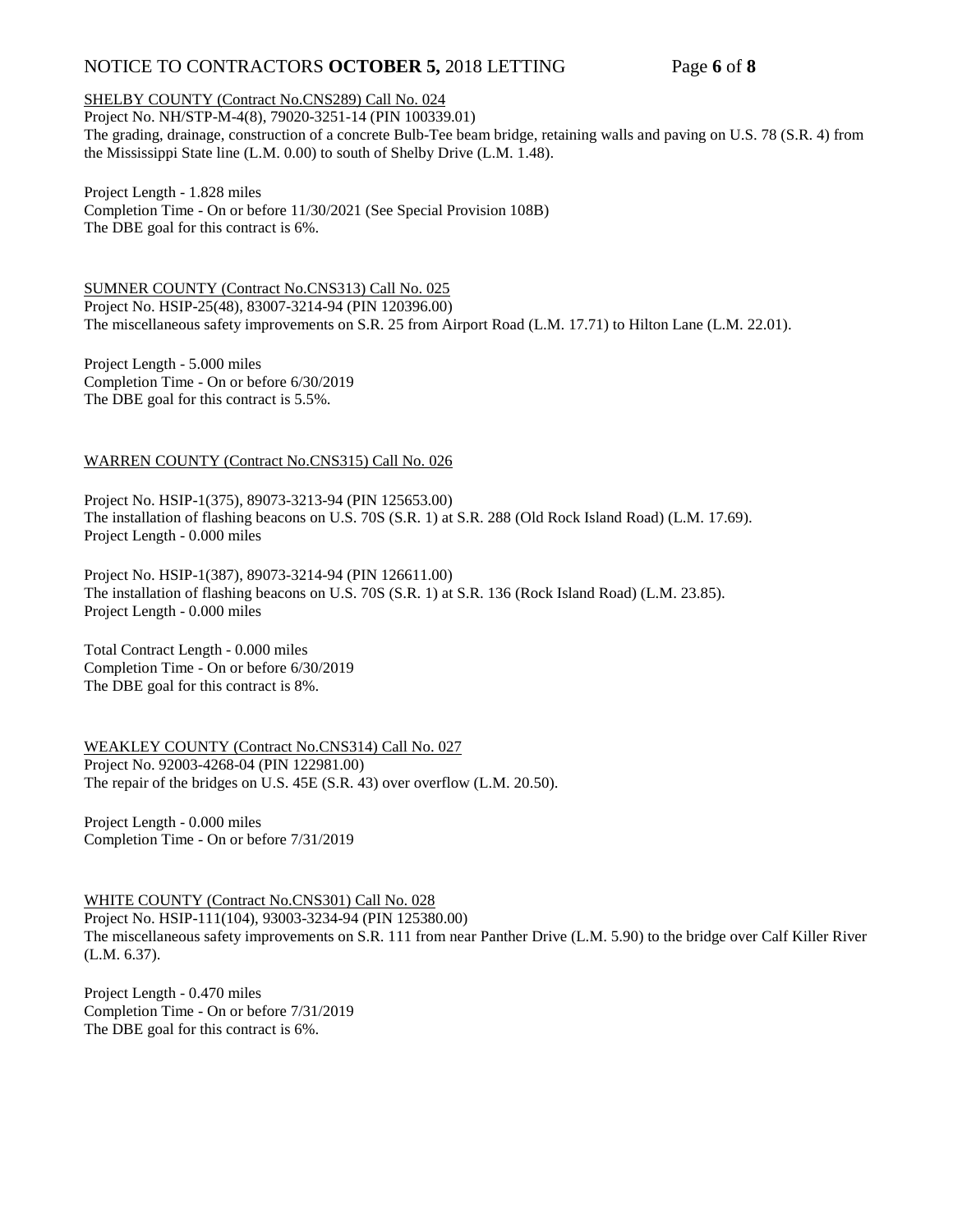# NOTICE TO CONTRACTORS **OCTOBER 5,** 2018 LETTING Page **7** of **8**

WILSON COUNTY (Contract No.CNS312) Call No. 029

Project No. HSIP-4450(7), 95952-3570-94 (PIN 121405.00) The miscellaneous safety improvements on Old Lebanon Dirt Road from the Davidson County line to S.R. 171 in Mt. Juliet.

Project Length - 3.470 miles Completion Time - On or before 7/31/2019 The DBE goal for this contract is 6.5%.

WILSON COUNTY (Contract No.CNS307) Call No. 030 Project No. 95006-4218-04 (PIN 125333.00) The repair of the bridges on U.S. 70 (S.R. 26) over Sinking Creek (L.M. 2.33) in Lebanon.

Project Length - 0.000 miles Completion Time - On or before 8/31/2019